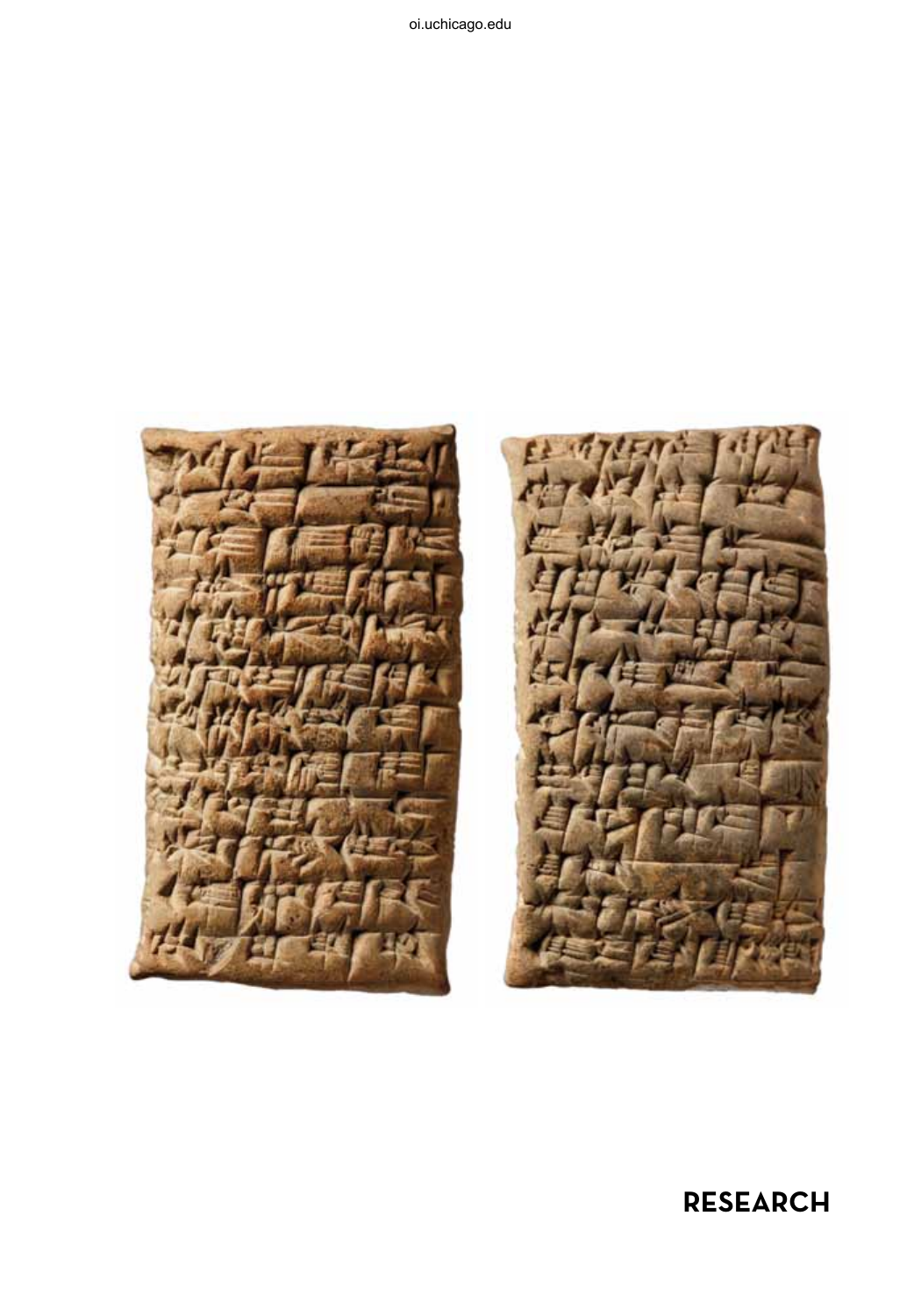*Overleaf: This Old Babylonian letter details a request for money to buy a slave girl; it also includes an ingratiating inquiry into the well-being of the recipient. The tablet exemplifies the physical characteristics of the script in the first half of the second millennium. OIM A22003. Iraq, Ishchali. Clay. Old Babylonian period, 2000–1600 bc. 7.3 x 4.1 x 1.7 cm. After Christopher Woods, "59. Letter," in* Visible Language: Inventions of Writing in the Ancient Middle East and Beyond*, edited by Christopher Woods, p. 94, no. 59 (Oriental Institute Museum Publications 32; Chicago: The Oriental Institute, 2010). Photo by Anna Ressman*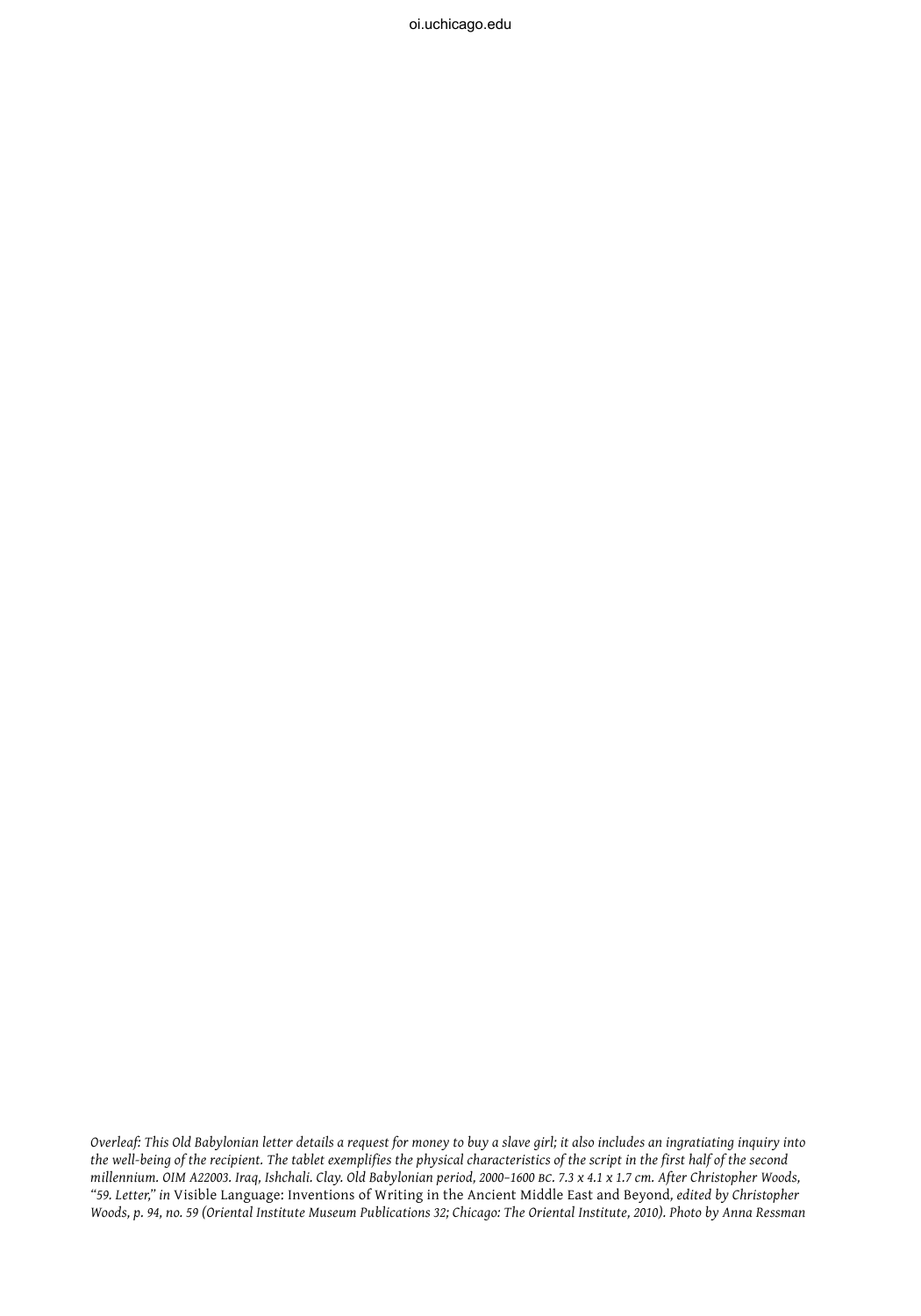

http://oi.uchicago.edu/research/camel

## Scott Branting

This past year found CAMEL in the midst of several long-term projects focused on making geospatial data of the ancient and modern Near East more widely available and easily accessible. Geospatial data like maps, satellite images, and aerial photographs are critical because through them we can see changing landscapes from ancient to modern times for this important region of the world. From its inception almost a hundred years ago, the Oriental Institute has been actively involved in the collection and analysis of these types of data. CAMEL has accelerated this research trajectory by working extensively on digitally capturing, preserving, and making more accessible maps and images from both the Oriental Institute's collections and other important collections around the world.

A primary focus of work within CAMEL this year has been the preliminary stages of collaboratively digitizing large portions of the map collection held at the W. F. Albright Institute of Archaeological Research in Jerusalem (AIAR). This initiative, made possible by a four-year United States Department of Education, Technological Innovation and Cooperation for Foreign Information Access (TICFIA) grant, will make some of these rare maps available for the first time online to researchers and interested individuals around the world. While undertaking the work of cataloging the collections and producing metadata for each of the maps, I was reminded of how Ray Tindel, the longtime registrar of the Oriental Institute Museum, said that the basement of the Institute was like an archaeological site that he continued to excavate every day. The same could be said of the AIAR map collection, preliminary estimates for which suggested that there would be 230 unique maps to digitize. This past year, in partnership with the excellent AIAR library staff, we have identified 784 map sheets. This is nearly three times what was thought to be there. Each of these 784 maps is now largely cataloged and ready for digitization later this summer. Over the next three years not only will these maps be digitized and georectified, a process by which spatial data are encoded with their real locations on the surface of the earth, but the same process will be undertaken in collaboration with the American Research Center in Egypt (ARCE), the American Institute for Maghrib Studies in Algeria (CEMA), and Chicago House. Important portions of each of these unique collections of maps will be digitally preserved and made available online through CAMEL by 2014.

While working collaboratively on these new sources of maps, CAMEL continued the long process of georectifying the over 1,100 U.S. Declassified Spy Satellite images in the CAMEL collections. As noted last year, over 300 of these images had been sent to Jesse Casana at the University of Arkansas to be georectified in a more automated fashion as part of a National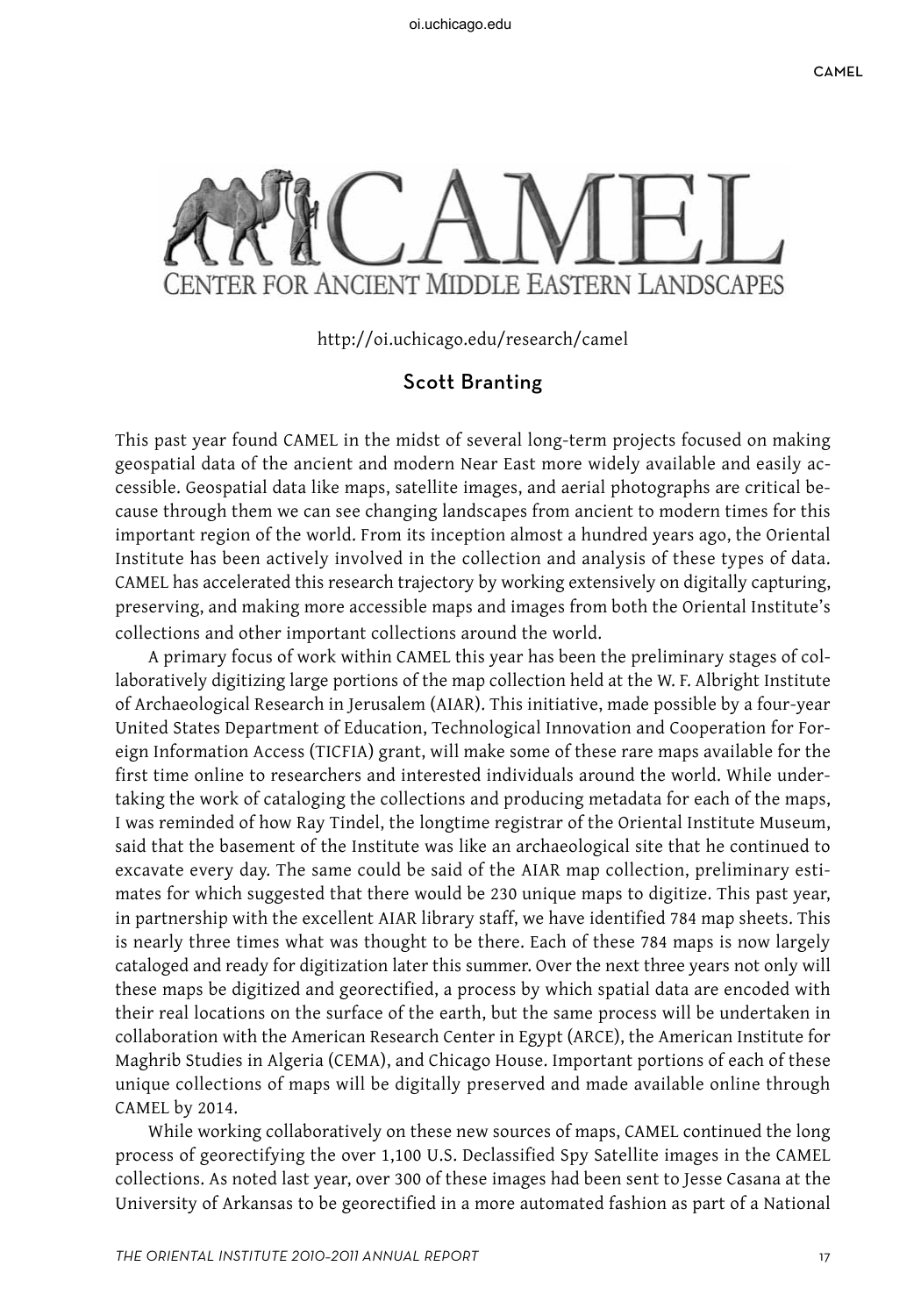## oi.uchicago.edu

## **CAMEL**

Endowment for the Humanites grant. The additional images we have set out to rectify ourselves, one at a time and at a fraction of the cost, while we await the outcome of Jesse's project. Over this past year 156 additional strips of these images were carefully georectified by CAMEL, bringing the total for two years to 261 images. These images, once georectified, are extremely useful to researchers interested in finding traces of ancient Near Eastern settlements and landscapes that existed into the twentieth century. They also provide important information on how the modern Middle East has changed over the past fifty years.

In addition to these long-term projects, CAMEL continued to serve the research community both within the Oriental Institute and around the world. Data searches were conducted and data made available to researchers from across the United States, Europe, and the Middle East. These requests encompassed a wide range of geospatial data from countries all over the Middle East. The CAMEL laboratory has been busy facilitating research by those at the Institute and also printing out a number of large-format illustrations for the Museum's ongoing program of special exhibits. Finally, CAMEL has also been hosting Arne Wossink, a post-doctoral scholar who graduated from Leiden University. His work at CAMEL, focusing on site detection and preservation in Iraqi Kurdistan, has been funded by a prestigious Rubicon Grant from the Netherlands Organisation for Scientific Research (NWO).

CAMEL continued to partner throughout the year with Wendy Ennes in the Oriental Institute's Public Education Department in order to expand our outreach program among Chicago's public schools. Last year a grant was received from the Chicago Public Schools' Museum Connection Program that allowed us to develop a cross-disciplinary program for sixthgrade students at Claremont Academy. It combined hands-on archaeological excavations in the Kipper Family Archaeology Discovery Center at the Oriental Institute with skills in using Geographic Information Systems (GIS) computer software to analyze spatial distributions of artifacts. The success of this program was recognized this year by the Lloyd A. Fry Foundation, which chose to generously fund a two-year follow-on project. The new project, ArcGIS Cross-Curricular Education for Sixth Grade Students Program (ACCESS), will train a group of sixth-grade teachers across three Chicago public schools in these same concepts. We will then work collaboratively with the teachers to design a suite of educational modules that fit their cross-curricular needs while making use of these tools and a variety of geospatial data.

The time and effort of CAMEL's dedicated staff and volunteers are what make CAMEL a success. During most of this year Robert Tate served as associate director. In April, Robert left us to pursue a wonderful opportunity for employment. We certainly wish him the best and thank him for his years of dedicated service. Following his departure, Susan Penacho and Elise MacArthur were elevated from their previous rank of assistant directors to associate directors. Matt Cuda and Meg Swaney served as senior supervisors. Bryan Kraemer continued to serve as database administrator for our growing collections while also working with us as a student assistant. Hannah Loftus, Sami Sweis, Sadie Samuels, and Courtney Jacobson were all student assistants. Xander Piper and Tiana Pyer-Pereira worked with us on the ACCESS project as interns in Public Education, while Haeden Stewart worked on ACCESS as a volunteer. CAMEL volunteers for this year were Alexander Elwyn, Larry Lissak, Craig Tews, and Peter Fiske. Without their patience and hard work little could be accomplished. In the same way, I would like to thank all those this year who donated financially or in contributions of geospatial data to CAMEL's collections.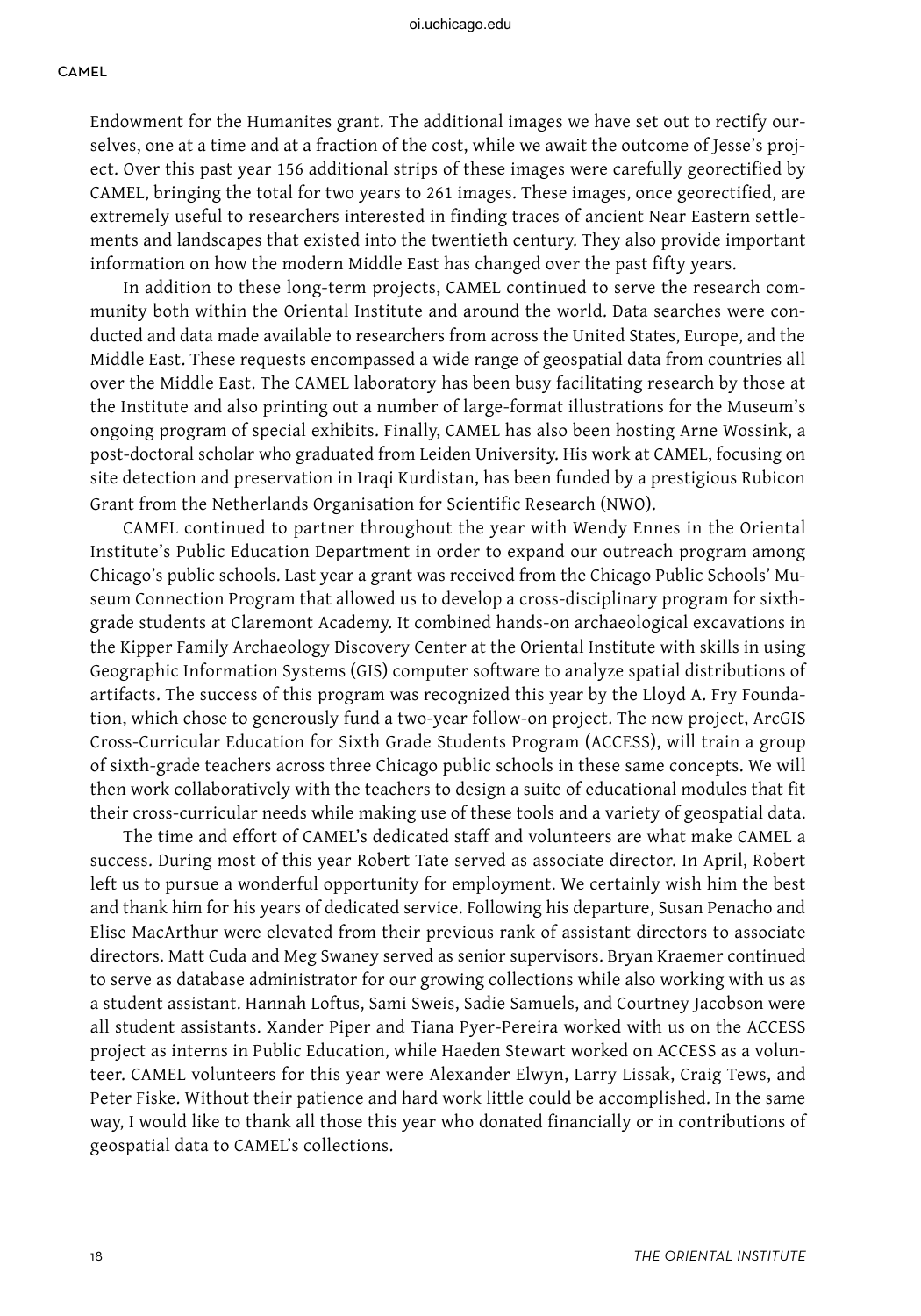

Figure 1. A portion of one of the just over 1,100 U.S. Declassified Spy Satellite images, also called Corona images, from CAMEL's holdings. These images form an important part of the CAMEL archive and offer researchers important clues to now vanished ancient and modern landscapes. This image of Jerusalem was taken in 1970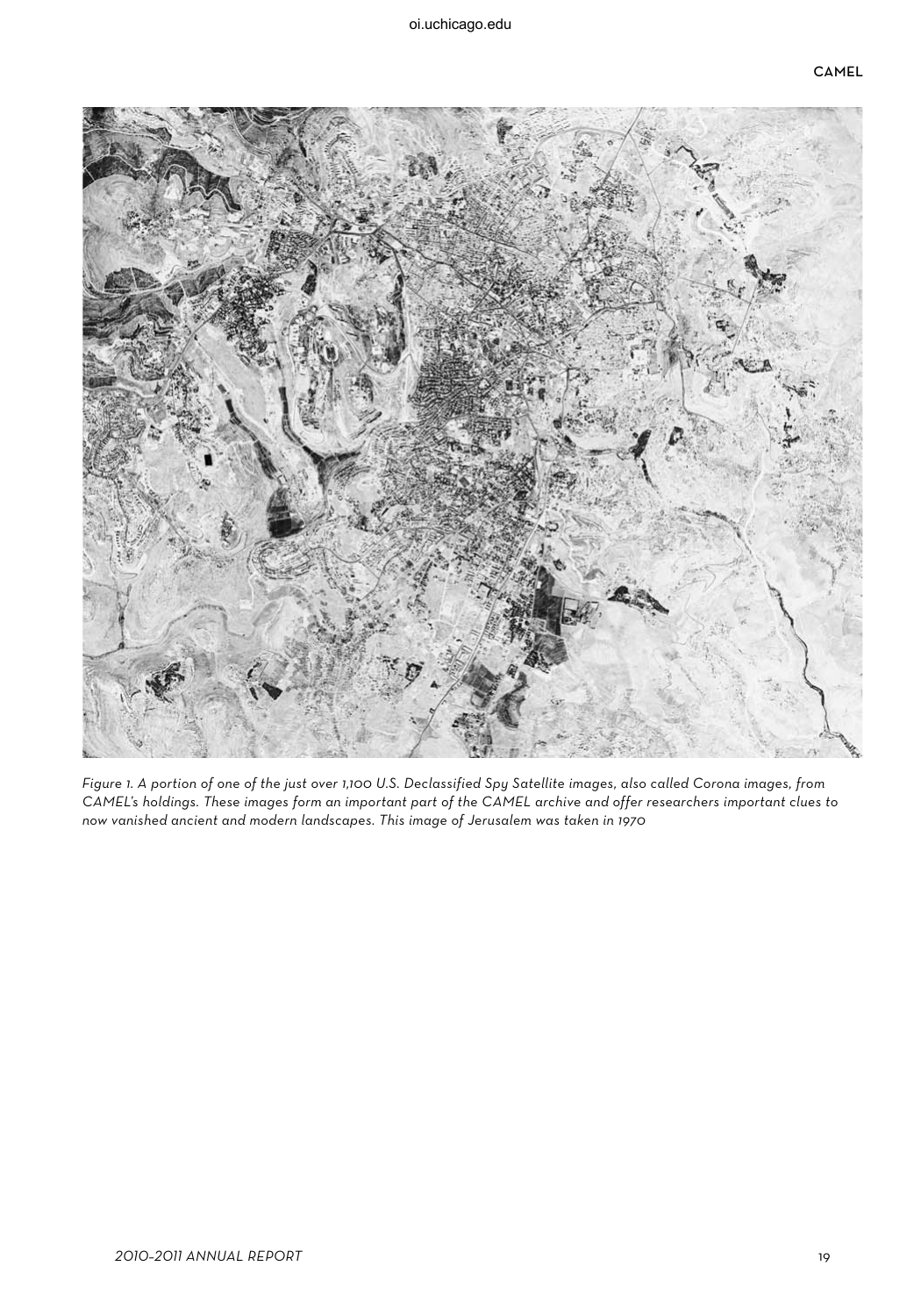





Figure 2. Georectification of the Declassified Spy Satellite images is a three-step process. The digital images are first digitally cut into four separate images so as to minimize distortion along the long image during the rectification process (Step 1). The locations of common points, things like building corners or more permanent landscape features, are then input for both the first image being rectified and an already georectified second image such as this Landsat satellite image. The computer shifts the images so that the points from the first image match the locations found in the second image (Step 2). With each segment in its proper location on the surface of the earth, a footprint for the entire image and each constituent segment is added into the CAMEL database along with the georectified images (Step 3)